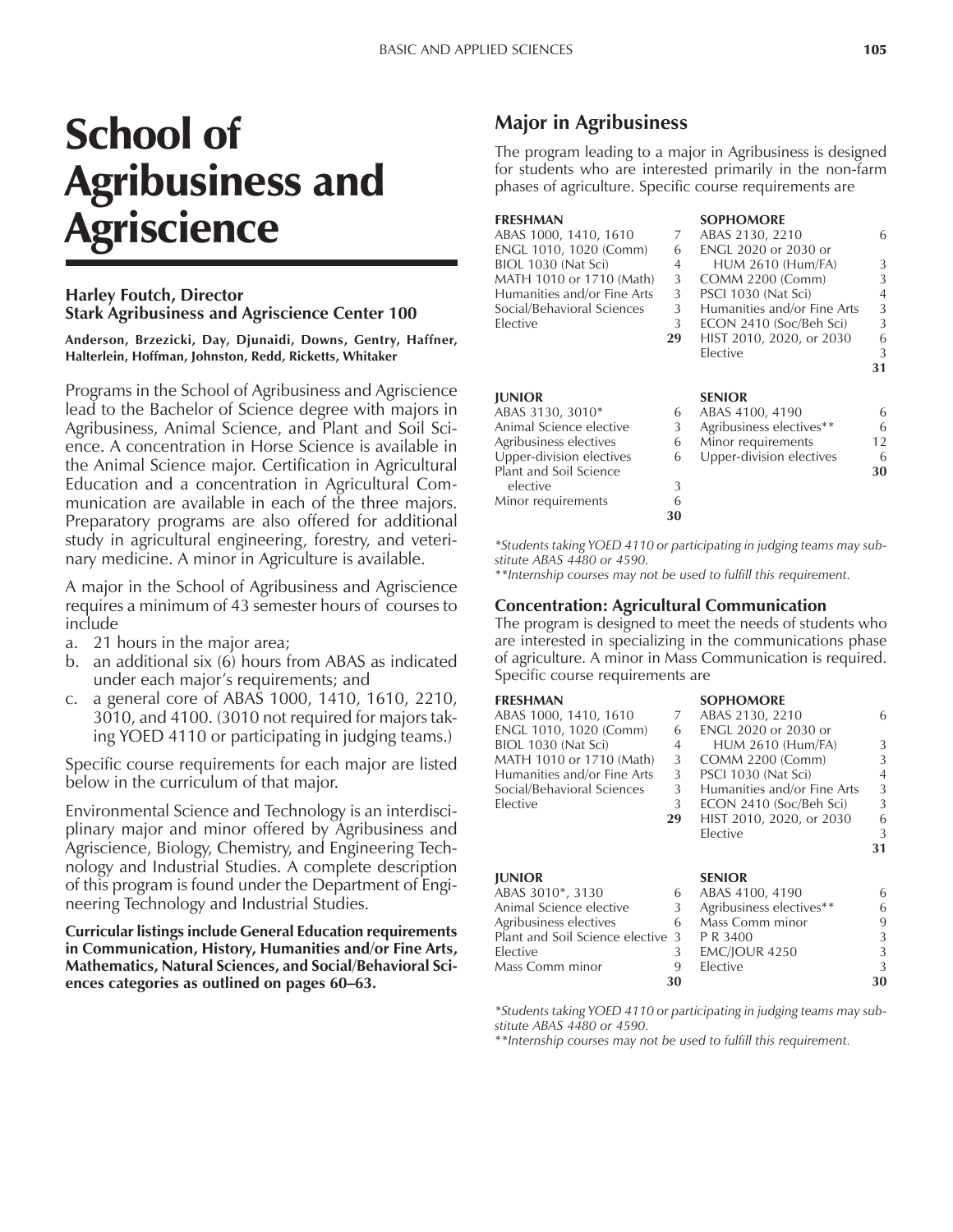#### **Certification in Agricultural Education**

Agribusiness majors seeking certification to teach agricultural education in secondary schools (grades 7-12) must complete (1) the Agribusiness major, (2) a minor in Secondary Education, and (3) professional agricultural education courses. Specific course requirements are

| <b>FRESHMAN</b>             |    | <b>SOPHOMORE</b>            |    |
|-----------------------------|----|-----------------------------|----|
| ABAS 1000, 1410, 1610,      |    | ABAS 3440, 3600             | 6  |
| 2230                        | 10 | <b>ENGL 2020 or 2030 or</b> |    |
| ENGL 1010, 1020 (Comm)      | 6  | <b>HUM 2610 (Hum/FA)</b>    | 3  |
| BIOL 1030 (Nat Sci)         | 4  | Social/Behavioral Sciences  | 3  |
| MATH 1010 or 1710 (Math)    | 3  | PSCI 1030 (Nat Sci)         | 4  |
| Humanities and/or Fine Arts | 3  | Humanities and/or Fine Arts | 3  |
| <b>FOED 1110§</b>           | 3  | ECON 2410 (Soc/Beh Sci)     | 3  |
|                             | 29 | HIST 2010, 2020, or 2030    | 6  |
|                             |    | <b>FOED 2110§</b>           | 3  |
|                             |    |                             | 31 |
| <b>JUNIOR</b>               |    | <b>SENIOR</b>               |    |
| ABAS 2210, 3130, 3340       | 9  | Agribusiness electives*     | 12 |
| COMM 2200 (Comm)            | 3  | Secondary Education minor§  | 18 |
| ABAS 4190, 4210, 4220,      |    | ABAS 4250                   | 3  |
| 4230                        | 12 |                             | 33 |
| Secondary Education minor§  | 6  |                             |    |
| Elective                    |    |                             |    |
|                             | 31 |                             |    |
|                             |    |                             |    |

\**Internship courses may not be used to fulfill this requirement. ßThe Secondary Education minor has been revised. Please see page 193 and contact the Educational Leadership Department for information.*

# **Major in Animal Science**

The program leading to a major in Animal Science is designed to offer preparation for leadership careers in livestock and related industries. Specific course requirements are

**FRESHMAN SOPHOMORE**<br>ABAS 1000. 1410. 1610 7 ABAS 2210 ABAS 1000, 1410, 1610 7 ABAS 2210 3<br>ENGL 1010, 1020 (Comm) 6 COMM 2200 (Comm) 3 ENGL 1010, 1020 (Comm) 6 BIOL 1110 (Nat Sci) 4 ENGL 2020 or 2030 or 4 HUM 2610 (Hum/FA) 3<br>3 CHEM 1010 (Nat Sci) 4 MATH 1010 or 1710 (Math) 3 CHEM 1010 (Nat Sci) 4 Humanities and/or Fine Arts 3 CHEM 1020 4 Social/Behavioral Sciences 3 Social/Behavioral Sciences 3 **30** Humanities and/or Fine Arts 3 HIST 2010, 2020, or 2030 6 **29 JUNIOR SENIOR** ABAS 3130; 3340 or 4310 6 ABAS 4410, 4510 6 ABAS 3010\* 6 ABAS 3010\* 6 ABAS 3010\* Animal Science electives\*\* ABAS 4100, 3440, 3420 9 Minor requirements 6 Minor requirements 12 Upper-division electives 10<br>30 Animal Science/Agribusiness **30** Animal Science/Agribusiness elective 3 **31**

*\*Students taking YOED 4110 or participating in judging teams may substitute ABAS 4480 or 4590.*

*\*\*Electives must come from the following courses: ABAS 3430, 3470, 3480, 3490, 3500, 3540, 4090, 4470, 4520, 4860.*

#### **Concentration: Agricultural Communication**

The program is designed to meet the needs of students who are interested in specializing in the communications phase of agriculture. A minor in Mass Communication is required. Specific course requirements are

| <b>FRESHMAN</b>                           |    | <b>SOPHOMORE</b>            |    |
|-------------------------------------------|----|-----------------------------|----|
| ABAS 1000, 1410, 1610                     | 7  | ABAS 2210                   | 3  |
| ENGL 1010, 1020 (Comm)                    | 6  | ENGL 2020 or 2030 or        |    |
| BIOL 1110 (Nat Sci)                       | 4  | <b>HUM 2610 (Hum/FA)</b>    | 3  |
| <b>BIOL 1120</b>                          | 4  | <b>COMM 2200 (Comm)</b>     | 3  |
| MATH 1010 or 1710 (Math)                  | 3  | CHEM 1010 (Nat Sci)         | 4  |
| Humanities and/or Fine Arts               | 3  | <b>CHEM 1020</b>            | 4  |
| Social/Behavioral Sciences                | 3  | Humanities and/or Fine Arts | 3  |
|                                           | 30 | HIST 2010, 2020, or 2030    | 6  |
|                                           |    | Social/Behavioral Sciences  | 3  |
|                                           |    |                             | 29 |
|                                           |    |                             |    |
| <b>JUNIOR</b>                             |    | <b>SENIOR</b>               |    |
| ABAS 3130; 3340 or 4310                   | 6  | ABAS 4410, 4510             | 6  |
|                                           |    |                             | 6  |
| ABAS 3010*, 4100, 3440,                   |    | Agribusiness electives**    |    |
| 3420                                      | 12 | Mass Comm minor             | 6  |
| Mass Comm minor                           | 12 | P R 3400                    | 3  |
|                                           | 30 | <b>EMC/JOUR 4250</b>        | 3  |
|                                           |    | Electives                   | 4  |
|                                           |    | Animal Science/Agribusiness |    |
|                                           |    | elective                    | 3  |
|                                           |    |                             |    |
|                                           |    |                             | 31 |
| $1 \cdot 1! \cdot 1000$<br>$\mathbf{r}$ . |    | .                           |    |

*\*Students taking YOED 4110 or participating in judging teams may substitute ABAS 4480 or 4590.*

*\*\*Electives must come from the following courses: ABAS 3430, 3470, 3480, 3490, 3500, 3540, 4090, 4470, 4520, 4860.*

## **Certification in Agricultural Education**

Animal Science majors seeking certification to teach agricultural education in secondary schools (grades 7-12) must complete (1) the Animal Science major,  $(2)$  a minor in Secondary Education, and (3) professional agricultural education courses. Specific course requirements are

| <b>FRESHMAN</b>             |    | <b>SOPHOMORE</b>            |               |
|-----------------------------|----|-----------------------------|---------------|
| ABAS 1000, 1410, 1610,      |    | ABAS 2210, 3130, 3440       | 9             |
| 2230                        | 10 | <b>ENGL 2020 or 2030 or</b> |               |
| ENGL 1010, 1020 (Comm)      | 6  | <b>HUM 2610 (Hum/FA)</b>    | 3             |
| BIOL 1030 (Nat Sci)         | 4  | ECON 2410 (Soc/Beh Sci)     | $\mathcal{L}$ |
| MATH 1010 or 1710 (Math)    | 3  | PSCI 1030 (Nat Sci)         | 4             |
| Humanities and/or Fine Arts | 3  | Humanities and/or Fine Arts | 3             |
| Social/Behavioral Sciences  | 3  | HIST 2010, 2020, or 2030    | 6             |
| <b>FOED 11109</b>           | 3  | <b>FOED 2110§</b>           | 3             |
|                             | 32 |                             | 31            |
| <b>JUNIOR</b>               |    | <b>SENIOR</b>               |               |
| ABAS 3340, 3420, 4410,      |    | ABAS 4250, 3600             | 6             |
| 4510                        | 12 | Animal Science electives*   | 6             |
| <b>COMM 2200</b>            | 3  | Secondary Education minor§  | 18            |
| ABAS 4210, 4220, 4230       | 9  |                             | 30            |
| Secondary Education minor§  | 6  |                             |               |
| Elective                    |    |                             |               |
|                             | 31 |                             |               |

*\*Electives must come from the following courses: ABAS 3430, 3470, 3480, 3490, 3500, 3540, 4090, 4470, 4520, 4860.*

*ßThe Secondary Education minor has been revised. Please see page 193 and contact the Educational Leadership Department for information.*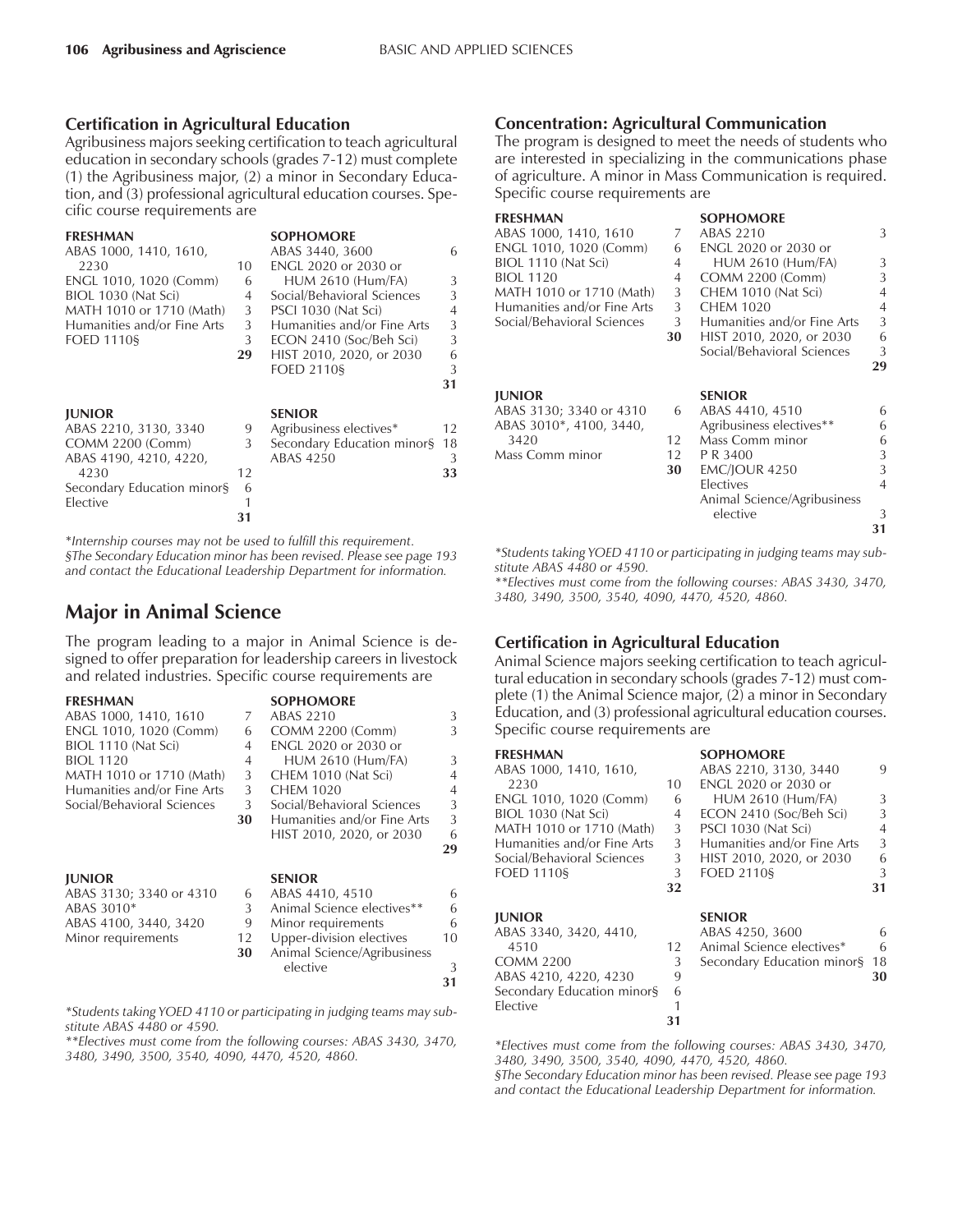#### **Concentration: Horse Science**

The Horse Science concentration is designed to meet the needs of persons majoring in Animal Science who wish to emphasize horse science and related courses. Specific requirements are

| <b>FRESHMAN</b>             |          | <b>SOPHOMORE</b>                        |    |
|-----------------------------|----------|-----------------------------------------|----|
| ABAS 1000, 1410, 1610       | 7        | ABAS 2210                               | 3  |
| ENGL 1010, 1020 (Comm)      | 6        | COMM 2200 (Comm)                        | 3  |
| BIOL 1110 (Nat Sci)         | 4        | <b>ENGL 2020 or 2030 or</b>             |    |
| <b>BIOL 1120</b>            | 4        | <b>HUM 2610 (Hum/FA)</b>                | 3  |
| MATH 1010 or 1710 (Math)    | 3        | CHEM 1010 (Nat Sci)                     | 4  |
| Humanities and/or Fine Arts | 3        | <b>CHEM 1020</b>                        | 4  |
| Social/Behavioral Sciences  | 3        | Humanities and/or Fine Arts             | 3  |
|                             | 30       | Social/Behavioral Sciences              | 3  |
|                             |          | HIST 2010, 2020, or 2030                | 6  |
|                             |          |                                         | 29 |
|                             |          |                                         |    |
|                             |          |                                         |    |
| <b>JUNIOR</b>               |          | <b>SENIOR</b>                           |    |
| ABAS 3010*, 3130, 3340      | 9        | ABAS 3040, 3410, 4090,                  |    |
| ABAS 4100, 3440, 2400       | 9        | 4460                                    | 12 |
| Minor requirements          | 12<br>30 | Animal Science/Agribusiness<br>elective | 3  |
|                             |          | Minor requirements                      | 6  |
|                             |          | Upper-division electives                | 10 |
|                             |          |                                         | 31 |

*\*Students taking YOED 4110 or participating in judging teams may substitute ABAS 4480 or 4590.*

# **Major in Plant and Soil Science**

The program leading to a major in Plant and Soil Science is designed for students interested in agronomy, horticulture, and/or soil sciences. Students may choose to concentrate on either one of these areas within this major. Specific course requirements are

**FRESHMAN SOPHOMORE**<br>ABAS 1000, 1410, 1610 7 ABAS 2210 ABAS 1000, 1410, 1610 7 ABAS 2210 3<br>ENGL 1010, 1020 (Comm) 6 COMM 2200 (Comm) 3 ENGL 1010, 1020 (Comm) 6 BIOL 1110 (Nat Sci) 4 ENGL 2020 or 2030 or 4 HUM 2610 (Hum/FA) 3 MATH 1010 or 1710 (Math) 3 CHEM 1010 (Nat Sci) 4 Humanities and/or Fine Arts 3 CHEM 1020 4 Social/Behavioral Sciences 3 Social/Behavioral Sciences 3 **30** Humanities and/or Fine Arts HIST 2010, 2020, or 2030 6 **29 JUNIOR SENIOR** ABAS 3010<sup>\*</sup>, 3340 6 ABAS 3130, 4100 6<br>
Agribusiness elective 3 Plant and Soil Science Plant and Soil Science Plant and Soil Science electives electives 9<br>electives 9 Minor requirements 6 electives 6<br>inor requirements 12 Upper-division electives 10 Minor requirements 12 Upper-division electives

*\*Students taking YOED 4110 or participating in judging teams may substitute ABAS 4480 or 4590.*

**30 31**

#### **Concentration: Agricultural Communication**

The program is designed to meet the needs of students who are interested in specializing in the communications phase of agriculture. A minor in Mass Communication is required. Specific course requirements are

| <b>FRESHMAN</b>             |    | <b>SOPHOMORE</b>            |    |
|-----------------------------|----|-----------------------------|----|
| ABAS 1000, 1410, 1610       | 7  | ABAS 2210                   | 3  |
| ENGL 1010, 1020 (Comm)      | 6  | <b>ENGL 2020 or 2030 or</b> |    |
| BIOL 1110 (Nat Sci)         | 4  | <b>HUM 2610 (Hum/FA)</b>    | 3  |
| <b>BIOL 1120</b>            | 4  | COMM 2200 (Comm)            | 3  |
| MATH 1010 or 1710 (Math)    | 3  | CHEM 1010 (Nat Sci)         | 4  |
| Humanities and/or Fine Arts | 3  | <b>CHEM 1020</b>            | 4  |
| Social/Behavioral Sciences  | 3  | Humanities and/or Fine Arts | 3  |
|                             | 30 | HIST 2010, 2020, or 2030    | 6  |
|                             |    | Social/Behavioral Sciences  | 3  |
|                             |    |                             | 29 |
|                             |    |                             |    |
|                             |    |                             |    |
| <b>JUNIOR</b>               |    | <b>SENIOR</b>               |    |
| ABAS 3010, 3340             | 6  | ABAS 3130, 4100             | 6  |
| Agribusiness elective       | 3  | Plant and Soil Science      |    |
| Plant and Soil Science      |    | electives                   | 9  |
| electives                   | 9  | <b>EMC/JOUR 4250</b>        | 3  |
| Mass Comm minor             | 9  | Mass Comm minor             | 9  |
| P R 3400                    | 3  | Upper-division electives    |    |

*\*Students taking YOED 4110 or participating in judging teams may substitute ABAS 4480 or 4590.*

## **Certification in Agricultural Education**

Elective 1

elective 3

Plant and Soil Science

Plant and Soil Science majors seeking certification to teach agricultural education in secondary schools (grades 7-12) must complete (1) the Plant and Soil Science major, (2) a minor in Secondary Education, and (3) professional agricultural education courses. Specific course requirements are

| <b>FRESHMAN</b>             |                | <b>SOPHOMORE</b>            |    |
|-----------------------------|----------------|-----------------------------|----|
| ABAS 1000, 1410, 1610,      |                | ABAS 2210, 3440, 3600       | 9  |
| 2230                        | 10             | <b>ENGL 2020 or 2030 or</b> |    |
| ENGL 1010, 1020 (Comm)      | 6              | <b>HUM 2610 (Hum/FA)</b>    | 3  |
| BIOL 1030 (Nat Sci)         | $\overline{4}$ | Social/Behavioral Sciences  | 3  |
| MATH 1010 or 1710 (Math)    | 3              | PSCI 1030 (Nat Sci)         | 4  |
| Humanities and/or Fine Arts | 3              | Humanities and/or Fine Arts | 3  |
| Social/Behavioral Sciences  | 3              | HIST 2010, 2020, or 2030    | 6  |
| <b>FOED 11109</b>           | 3              | <b>FOED 2110§</b>           | 3  |
|                             | 32             |                             | 31 |
| <b>IUNIOR</b>               |                | <b>SENIOR</b>               |    |
| ABAS 3130, 3340, 4250       | 9              | Plant and Soil Science      |    |
| COMM 2200 (Comm)            | 3              | electives                   | 12 |
| ABAS 4210, 4220, 4230       | 9              | Secondary Education minor§  | 18 |
| Secondary Education minors  | 6              |                             | 30 |

For certification to teach agriscience, students should see advisor.

**31**

*ßThe Secondary Education minor has been revised. Please see page 193 and contact the Educational Leadership Department for information.*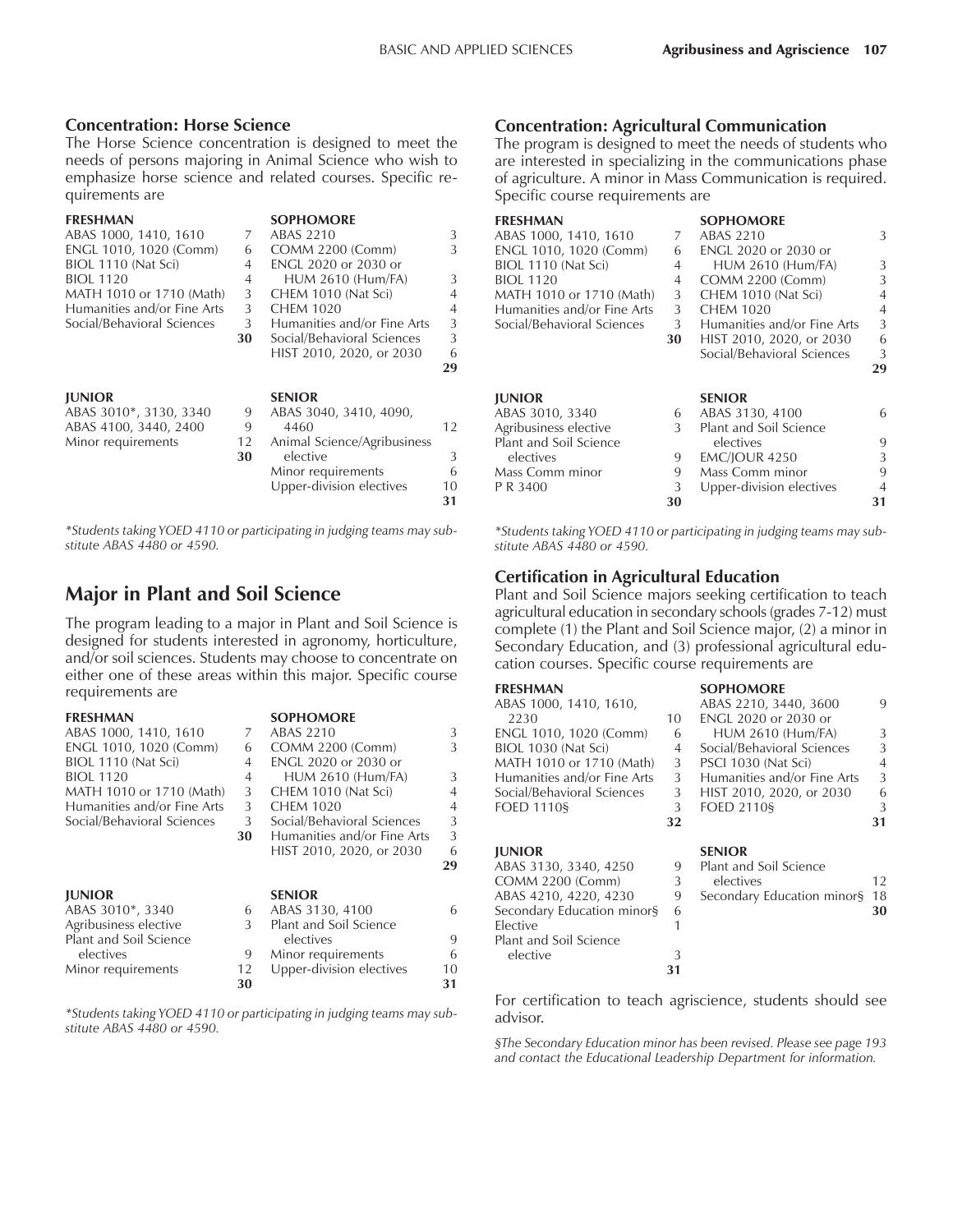#### **Minor**

A minor in Agriculture consists of 18 semester hours, with at least 3 hours at the upper-division level, selected with the approval of the school director.

# **Pre-Agricultural Engineering**

A two-year pre-agricultural engineering program is offered by cooperative agreement with the University of Tennessee and requires two years of study at that school to meet the requirements for a Bachelor of Science degree in agricultural engineering. These courses also may be transferred to programs at other universities.

| <b>FRESHMAN</b>    |    | <b>SOPHOMORE</b> |                |
|--------------------|----|------------------|----------------|
| English 1010, 1020 | 6  | MATH 3110, 3120  | 7              |
| CHEM 1110, 1120    | 8  | PHYS 2110, 2111  | $\overline{4}$ |
| MATH 1910, 1920    |    | 8 ET 3830, 3840  | 6              |
| ET 2310, 3360      | 8  | ET 3860, 4970    | 6              |
| ET 1840            | 3  | ABAS 1610, 3340  | 6              |
|                    | 33 | <b>COMM 2200</b> | 3              |
|                    |    |                  | 32             |

#### **JUNIOR**

| Other courses that could be taken at MTSU and transferred include |             |  |
|-------------------------------------------------------------------|-------------|--|
| HIST 2010, 2020                                                   | 6 MATH 2010 |  |
| Sociology or Psychology                                           | 3 ECON 2410 |  |

# **Pre-Forestry**

A two-year pre-forestry program is offered by cooperative agreement with the University of Tennessee which offers two curricula in forestry:

- 1. Forest Resource Management
- 2. Wildlife and Fisheries Science

Two years of additional study are necessary to meet the requirements for a Bachelor of Science degree in forestry. These courses also may be transferred to programs in other universities.

| <b>FRESHMAN</b>  |    | <b>SOPHOMORE</b> |                |
|------------------|----|------------------|----------------|
| BIOL 1110, 1120  | 8  | CHEM 1010, 1020  | 8              |
| ENGL 1010, 1020  | 6  | <b>GEOL 1040</b> | $\overline{4}$ |
| <b>ABAS 1610</b> | 3  | ECON 2410, 2420  | 6              |
| ABAS 3630        | 3  | Literature       | 3              |
| MATH 1710, 1720  | 6  | MATH 1530        | 3              |
| <b>PHYS 1300</b> |    | ABAS 3340        | 3              |
| <b>COMM 2200</b> | 3  | <b>CSCI 1150</b> | 3              |
|                  | 32 |                  | 30             |

## **Preparation for Studying Veterinary Medicine**

Students who wish to pursue studies in veterinary medicine should follow the appropriate catalog requirements at institutions offering advanced degrees in the field. The following curriculum will enable a student to continue in a standard veterinary curriculum to complete work for a degree in veterinary medicine:

| ENGL 1010, 1020       |         |
|-----------------------|---------|
| CHEM 1110, 1120       | 8       |
| BIOL 1110, 1120       | 8       |
| Humanities and Social |         |
| Science*              | 18      |
| PHYS 2010, 2011,      |         |
| 2020, 2021            | 8       |
| CHEM 3010, 3020       | 8       |
| BIOL 2120, 4210**     | 8       |
| <b>CHEM 3530</b>      | 4       |
| Math***               | $0 - 6$ |
|                       | 68-74   |
|                       |         |

*\*May include English literature, speech, music, art, philosophy, religion, language, history, economics, anthropology, medical vocabulary, political science, psychology, sociology, and geography.*

*\*\*Should have had organic chemistry plus BIOL 1110, 1120, and 2120 prior.*

*\*\*\*MATH 1710 and/or 1720 should be taken if student needs background for Physics.*

The above requirements represent the very minimum, and those students without an adequate farm background could benefit by taking such agriculture courses as feeds and feeding, elements of animal science, livestock management, livestock production courses, and animal nutrition. An introduction to physiology would also be helpful. Many students who are accepted to a professional veterinary program first complete the four-year Animal Science major at MTSU and earn the B.S. degree

## **Courses in Agribusiness and Agriscience [ABAS]**

#### **Agribusiness**

- **2130 Introduction to Agribusiness.** Three credits. Nature, scope, importance, and relationship to the general economy.
- **3130 Principles of Agricultural Economics.** Three credits. Applying the principles of economics to agricultural problems.
- **3490 Poultry Production and Marketing.** Three credits. (Also listed under Animal Science.) Prerequisites: ABAS 1410; PSCI 1030 or CHEM 1010, 1011, 1020, 1021; junior standing. The practices, techniques, and demands of further processed poultry production in the U.S., including chickens, ostriches, and emus and egg production. Both domestic and international marketing of poultry products discussed. Examines the economic impact of the poultry industry on both local and national economies.
- **3810 Milk Processing and Marketing.** Three credits. (Also listed under Animal Science.) Prerequisite: PSCI 1030 or CHEM 1010, 1011, 1020, 1021. Biological, chemical, and physical properties of cow's milk and its value as an animal food source; techniques of processing and marketing; governmental regulations; dairy arithmetic and laboratory testing.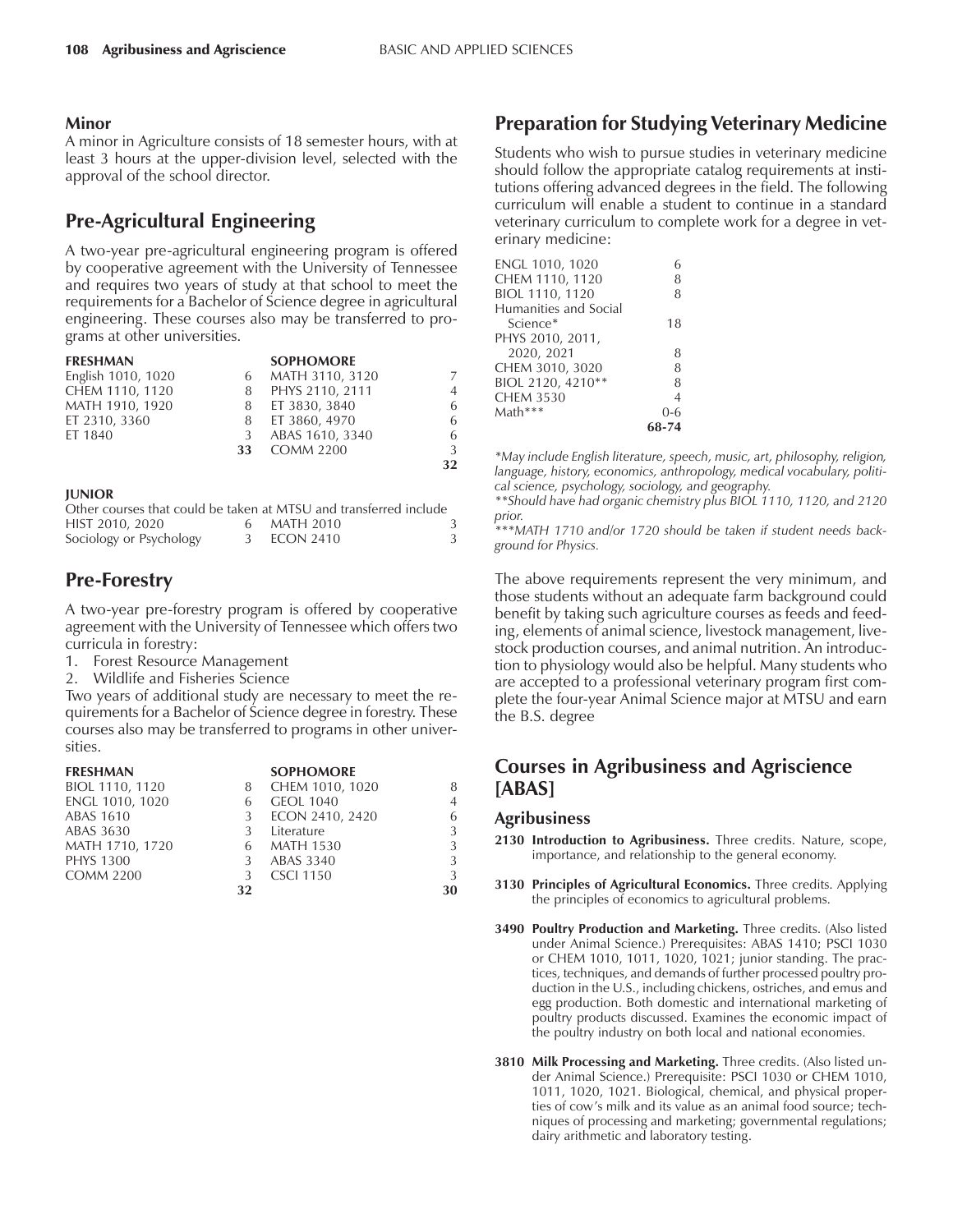- **4130 Agricultural Marketing and Price Analysis.** Three credits. Prerequisite: ABAS 3130 or approval of instructor. Agricultural prices and their relationship to production and marketing. Agricultural marketing systems, functions, institutions, and structural changes.
- **4140 Economics of Agribusiness Management.** Three credits. Prerequisite: ABAS 3130 or approval of instructor. Application of economic concepts to agribusiness firms.
- **4150 Agricultural Policy.** Three credits. Prerequisite: ABAS 3130. Agricultural policy in a democratic society; relationship of farm groups to public policy; types of agricultural programs and appraisal of their results.
- **4160 Agricultural Cooperatives.** Three credits. Prerequisite: ABAS 3130. Role of agricultural cooperatives in collective bargaining for farmers; historical development, economic organization, and structural aspects.
- **4180 Internship in Agribusiness.** Six credits. Prerequisite: Approval of instructor. In-depth practical experience in a specific area of agribusiness. NOT OPEN TO STUDENTS WHO HAVE RECEIVED CREDIT FROM ANOTHER SCHOOL INTERNSHIP COURSE.
- **4190 International Agriculture.** Three credits. Prerequisite: ABAS 3130. The effect of international trade on the U.S. agricultural industry.
- **4200 Fruit and Vegetable Marketing.** Three credits. (Also listed under Plant and Soil Science.) Prerequisites: PSCI 1030 and BIOL 1030 or approval of instructor. Basic biochemistry of respiration, handling techniques and practices, quality assessment and marketing of fruit and vegetable crops. Both domestic and international marketing of fruit and vegetable products discussed. Examines the economic impact of improper handling on both the local producer and the end user.
- **4810 The Food Industry.** Three credits. An overview from production to processing to marketing. Covers the current status of the world's largest employer, including where and how foods are produced, distributed, and marketed and where the industry is heading in the future.
- **4820 Principles of Food Processing.** Three credits. Prerequisite: PSCI 1030 or CHEM 1010, 1011, 1020, 1021. Principles used in the modern food industry, including thermal, refrigerated, frozen, and irradiation methods. Includes coverage of the techniques used to process major food commodities such as meats, cereal grains, and fats and oils.
- **4830 Food Quality Control.** Three credits. Prerequisites: PSCI 1030 and BIOL 1030 or approval of instructor. Quality control and sensory evaluation techniques utilized in food processing. Instrumental and physical methods of quality determination of raw and processed food products, hazard analysis and critical control point (HACCP), and quality philosophies employed in the industry. Sensory evaluation techniques and statistical analysis of evaluation results covered.

#### **Animal Science**

- **1410 Elements of Animal Science.** Three credits. Types and breeds of beef cattle, dairy cattle, sheep, horses, swine, and poultry. Special emphasis on breeds adapted to Tennessee and to market classifications.
- **2110 Basic Horsemanship-Equitation.** One credit. (Same as PHED 2110, activity for men and women.) Preparation for recreational horseback riding; proper riding skills, handling, mounting,

dismounting. Various gaits and proper equitation stressed. Two one-hour laboratories.

- **2400 Fundamentals of Horsemanship.** Three credits. Concepts of applications of horse handling, particularly the riding horse. Understanding, communicating with, and influencing the equine athlete; development of basic control skills; development of balance and coordination; use of equipment. (First course in a three-part series.)
- **3040 Stable Management.** Three credits. Prerequisite: ABAS 2400 or approval of instructor. Management of a teaching and training stable and the preparation of horses and riders for the show ring.
- **3400 Horsemanship-Equitation.** Three credits. Prerequisite: ABAS 2400 or approval of instructor. Proper horseback riding, handling, mounting, and dismounting. Various gaits and proper equitation stressed. One lecture and two two-hour laboratory periods.
- **3410 Light Horse Breeds.** Three credits. Historical development of the horse and the establishment of the individual light horse breeds.
- **3420 Genetics of Domestic Livestock.** Three credits. Prerequisites: ABAS 1410; BIOL 1110, 1120; junior or senior standing. Basic principles of genetics, inbreeding, quantitative traits in livestock, prediction of breeding value and genetic progress, method of selection, mating systems, methods of genetic evaluation, computer software for animal breeding and genetics, and genetic engineering.
- **3430 Light Horse Production.** Three credits. Prerequisite: ABAS 2400 or approval of instructor. Breeding, feeding, management, and disease control practices essential for economical light horse production.
- **3440 Livestock Management.** Three credits. Prerequisite: Junior or senior standing. Practical solutions to management problems including feeding and fitting of beef and dairy cattle and swine, sheep shearing, branding of cattle, castrations, and other routine practices. Designed to accompany production courses of light horses, beef cattle, swine, dairy cattle. One lecture and two two-hour laboratory periods.
- **3450 Anatomy and Physiology of Domestic Animals.** Three credits. The parts, functions, and anatomical relationships of various organs and systems of domestic animals.
- **3460 Farrier Science.** Three credits. Basic techniques in the science and art of making, fitting, and actual shoeing of horses according to proper methods. One lecture and two two-hour laboratory periods. (Offered at irregular times in conjunction with the Division of Continuing Studies.)
- **3470 Beef Cattle Production.** Three credits. Prerequisites: ABAS 1410, 3440; junior or senior standing. Breeding, feeding, and management practices essential for economical beef production. Purebred, commercial, and feedlot programs and their role in the beef industry. Beef evaluation through carcass and testing programs.
- **3480 Swine Production.** Three credits. Prerequisites: ABAS 1410, 3440; junior or senior standing. Breeding, feeding, management, and disease control practices essential for economical swine production. Types of buildings, waste disposal, and development of the pig through the nursing, growing, and finishing stages.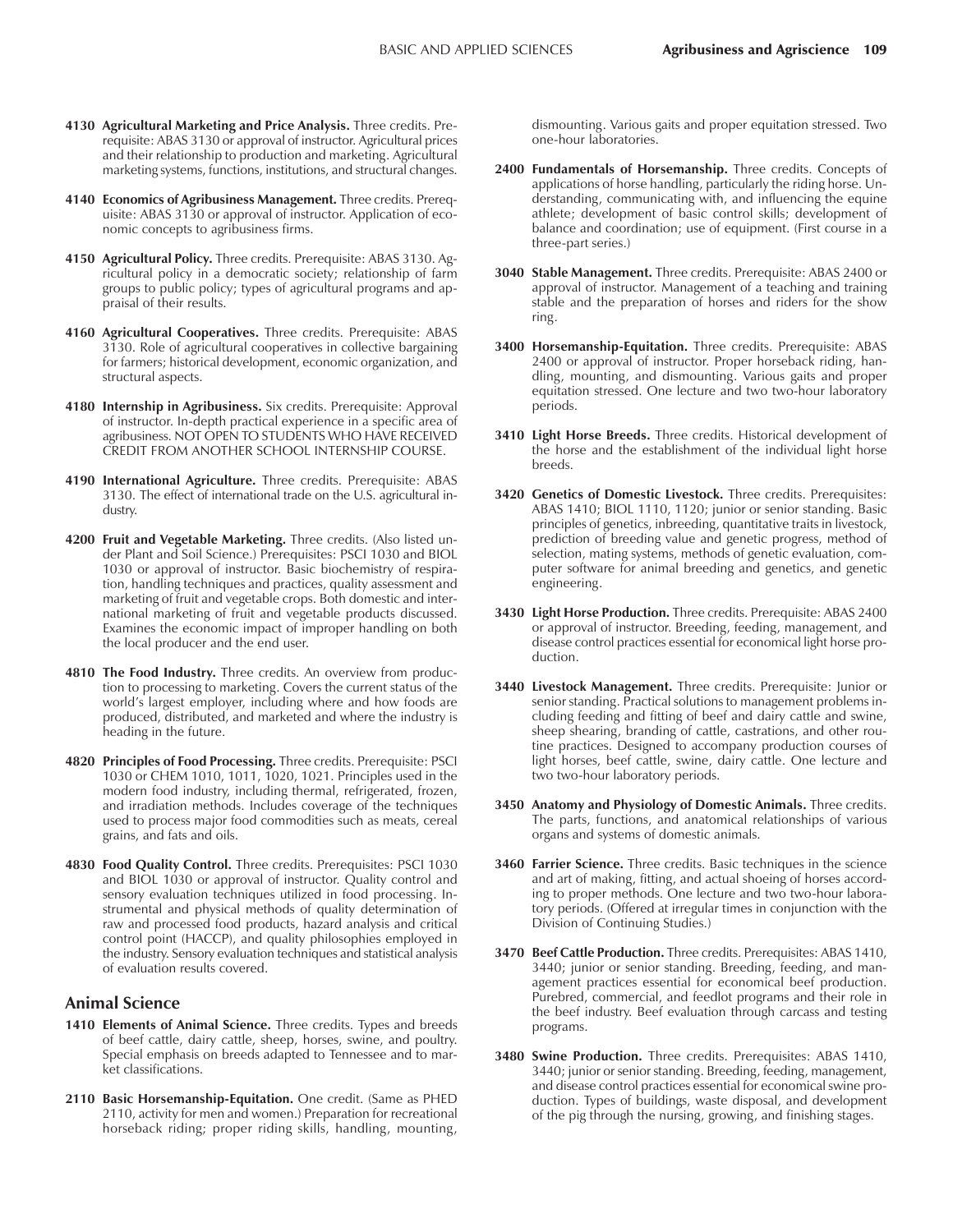- **3490 Poultry Production and Marketing.** Three credits. (Also listed under Agribusiness.) Prerequisites: ABAS 1410; PSCI 1030 or CHEM 1010, 1011, 1020, 1021; junior standing. The practices, techniques, and demands of further processed poultry production in the U.S., including chickens, ostriches, and emus and egg production. Both domestic and international marketing of poultry products discussed. Examines the economic impact of the poultry industry on both local and national economies.
- **3500 Sheep Production.** Three credits. Genetics, nutrition, reproduction, and management practices essential for profitable sheep production.
- **3540 Dairy Production.** Three credits. Prerequisite: ABAS 1410. Feeding and management, ruminant digestion, physiology of milk secretion, production testing and official records, sanitary regulations, handling and marketing of raw milk.
- **3810 Milk Processing and Marketing.** Three credits. (Also listed under Agribusiness.) Prerequisite: PSCI 1030 or CHEM 1010, 1011, 1020, 1021. Biological, chemical, and physical properties of cow's milk and its value as an animal food source; techniques of processing and marketing; governmental regulations; laboratory testing.
- **3900 Horses and Horsemanship.** Three credits. Applications of basic requirements in owning, caring for, and using the pleasure horse as a personal riding mount.
- **4090 Horse Breeding Farm Management.** Three credits. Prerequisites: ABAS 2400, 3040, and 3430 or approval of instructor. Practical as well as vocational application of the principles of horse breeding farm management stressed.
- **4260 Behavior of Domestic Animals.** Three credits. Behavior aspects of raising and managing domestic animals to include equine, swine, goats, cattle, sheep, dogs, and cats. Communication, ingestive, sexual, social, aggressive, and abnormal behaviors emphasized.
- **4400 Advanced Horsemanship-Equitation.** Three credits. Prerequisites: ABAS 2400 and 3400 or approval of instructor. Advanced techniques of horseback riding at all position seats stressing proper equitation and coordination and refinement of techniques learned in previous courses.
- **4410 Animal Nutrition and Feeding.** Three credits. Prerequisites: ABAS 1410; CHEM 1010, 1020; junior standing. Gastrointestinal tract, process of digestion, and nutrient utilization. Application of principles of animal nutrition to formulation of supplements and complete rations for livestock.
- **4430 Internship in Animal Science.** Six credits. Prerequisite: Approval of instructor. In-depth practical experience in a specific area of animal science pertinent to the individual's interest. Students work with producers and agencies that have agreed to cooperate in the program and to provide adequate salary and guidance. NOT OPEN TO STUDENTS WHO HAVE RECEIVED CREDIT FROM ANOTHER SCHOOL INTERNSHIP COURSE.
- **4450 Techniques of Teaching Horsemanship.** Three credits. Prerequisites: ABAS 2400, 3400, and 4400 or approval of instructor. Basic techniques and methods used in teaching riding discussed and applied. Two-hour lecture and one two-hour laboratory.
- **4460 Care and Training of Horses.** Three credits. Prerequisites: ABAS 2400, 3400, and 4400 or approval of instructor. Theory, fundamentals, and practices of breaking, training, fitting, showing, and using light horses for riding and driving, with special emphasis on the Tennessee Walking Horse and the needs of the local area.
- **4470 Advanced Beef Production.** Three credits. Prerequisite: ABAS 3470 or approval of instructor. In-depth look at various systems of beef production from standpoint of function, economics, and suitability to locale. Extensive field trips to commercial cow-calf, feedlot, performance testing, stocker, and purebred operations.
- **4480 Selecting and Judging Horses.** Three credits. Individual parts, conformation, and gaits of the horse as they relate to selecting and judging horses for production, recreation, and sport.
- **4490 Livestock Evaluation.** Three credits. Prerequisite: Approval of instructor. Comparative evaluation of beef cattle, swine, sheep, and horses. Develops defense of placing through an organized set of reasons involving terms describing the animal's characteristics. Importance of these characteristics to the animal function stressed.
- **4510 Domestic Animal Reproductive Physiology.** Three credits. Prerequisites: ABAS 1410; BIOL 1110, 1120; junior standing. Advanced topics in the anatomy, physiology, and endocrinology of reproduction in domestic livestock species. Topics include male and female physiology and an overview of comparative anatomy and physiology between species. Current technologies and methods in controlling reproduction in livestock species also discussed.
- **4520 Companion Animals.** Three credits. Introduces the variety of companion animals (dogs, cats, horses, rabbits, ferrets, amphibians, fish, hamsters, gerbils, and birds) and further examines issues related to dogs and cats. Breeds, behavior, breeding, training, and care and management of dogs and cats emphasized.
- **4580 Advanced Judging of Horses.** Three credits. Prerequisite: ABAS 4480. Systems of judging for current horse show disciplines and exercises for students who aspire to become professional judges. Ethics, contracts with management, and procedures for becoming a judge are part of focus.
- **4590 Dairy Cattle Judging.** Three credits. Ideal dairy cattle type and relationship to performance and longevity. Classification and evaluation according to type of the various breeds and comparative judging within the breed. Selection for genetic improvement.
- **4860 Meat Science and Technology.** Three credits. Prerequisites: ABAS 1410 and junior standing. Ideal livestock type and relationship to carcass merit, reproduction, and longevity. Characteristics of livestock carcasses, wholesale and retail cut locations and value, grading systems, and evaluation of overall carcass merit and that of component parts. The art of cutting cattle and hog carcasses into wholesale and retail cuts. One-hour lecture and one four-hour laboratory.
- **4980 Seminar in Horse Science.** Three credits. Familiarizes horse science majors with important current scientific investigation.

#### **Plant and Soil Science**

- **1610 Elements of Plant Science.** Three credits. Fundamental plant processes; plant tissues, structures, environment, growth, development, reproduction, and propagation.
- **3330 Field Crop Production.** Three credits. Economic importance, adaptation, origin, and history; botanical characteristics; cultural methods, uses, breeding, and pests of field crops.
- **3340 Soil.** Three credits. Physical, chemical, and biological properties. REQUIRED FOR ENVIRONMENTAL SCIENCE MAJORS.
- **3350 Soil Fertility and Fertilizer.** Three credits. Prerequisite: ABAS 3340. Use of fertilizer and liming materials in soil-plant relationships. Lecture/lab.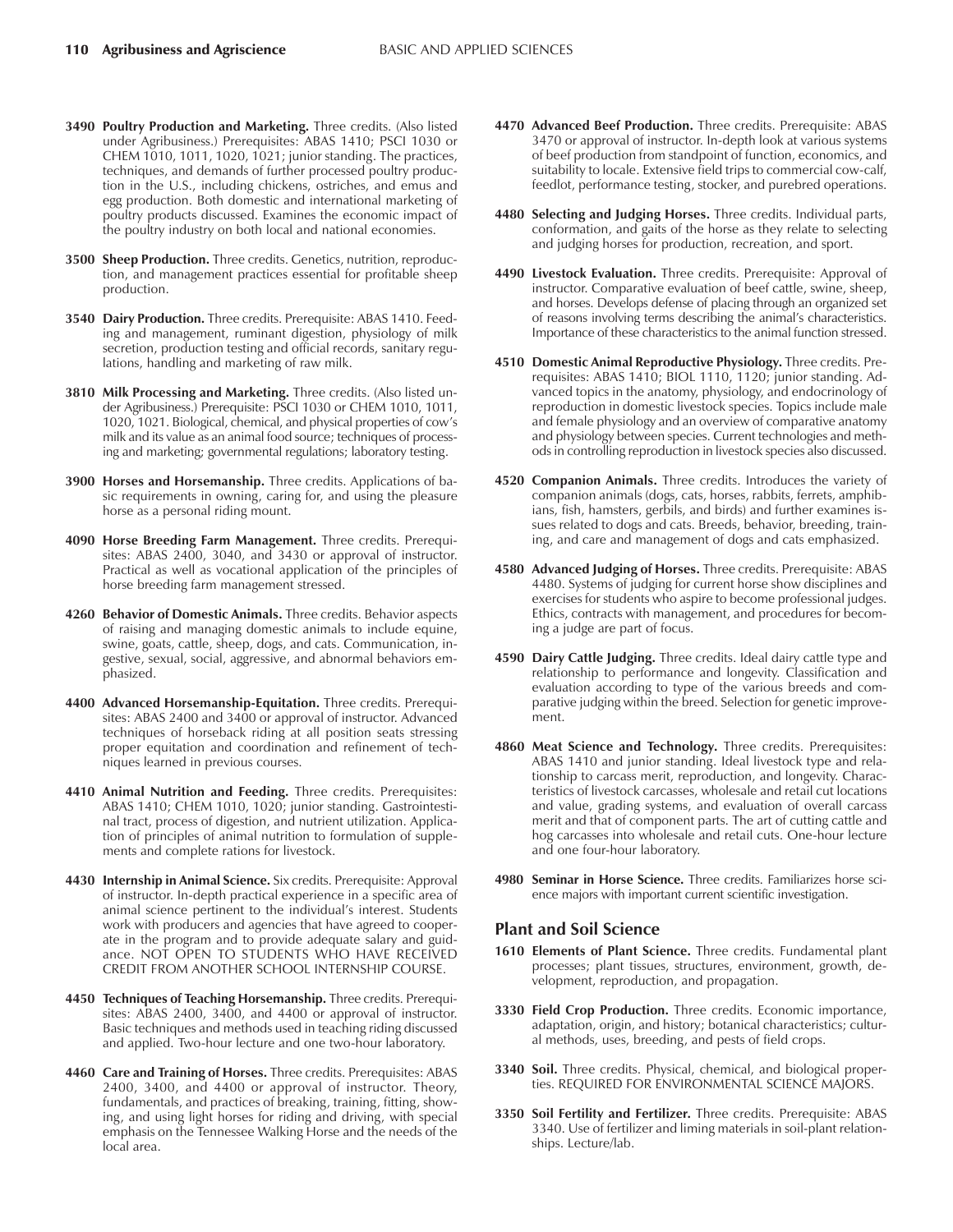- **3370 Soil Analysis.** Three credits. Prerequisite: ABAS 3340. Analysis of soils in laboratory. REQUIRED FOR ENVIRONMENTAL SCI-ENCE MAJORS. Lecture/lab.
- **3630 Forestry.** Three credits. Culture, conservation, management, and utilization of forest stands.
- **3640 Woody Landscape Plants.** Three credits. Distribution, characteristics, relationships, and adaptation of native and exotic trees shrubs, and vines for landscape use. One-hour lecture and fourhour lab.
- **3660 Vegetable Gardening.** Three credits. Principles of home and commercial vegetable production; adaptation, culture, fertility, diseases, and insects of vegetables.
- **3700 Agricultural Chemicals in Soil Environments.** Three credits. Prerequisites: BIOL 1110, 1120, and CHEM 1010, 1011, 1020, 1021 or approval of instructor. Characteristics, use, mode of action, degradation, and environmental impact of fertilizers and pesticides used in agriculture; environmental safeguards imposed by federal and state regulations on chemical use.
- **4200 Fruit and Vegetable Marketing.** Three credits. (Also listed under Agribusiness.) Prerequisites: PSCI 1030 and BIOL 1030 or approval of instructor. Basic biochemistry of respiration, handling techniques and practices, quality assessment and marketing of fruit and vegetable crops. Both domestic and international marketing of fruit and vegetable products discussed. Examines the economic impact of improper handling on both the local producer and the end user.
- **4300 Plant Protection.** Three credits. Prerequisite: ABAS 1610 or 4 hours of biology. Principles of protecting crop plants from damage by weeds, insects, diseases, and other biotic factors. Pest control by chemical, cultural, and biological methods with an emphasis on integrated pest management.
- **4310 Forage Crops.** Three credits. Adaptation, distribution, establishment, management, culture, and utilization of forage legumes and grasses.
- **4330 Turf Management.** Three credits. Prerequisite: ABAS 1610 or BIOL 1120. Establishment and management of turf grasses for lawns, golf courses, and parks.
- **4340 Soil Formation.** Three credits. Prerequisite: ABAS 3340. Environmental factors affecting soil formation and utilization.
- **4350 Soil Survey and Land Use.** Three credits. Prerequisite: ABAS 3340 or approval of instructor. Soil properties used to determine suitability for land use. Lecture/lab.
- **4370 Soil and Water Conservation.** Three credits. Principles and practices of soil and water conservation in rural and urban environments. Lecture/lab.
- **4380 Interior Landscaping.** Three credits. Principles and practices of designing, installing, and maintaining landscapes in malls, public buildings, and other indoor environments.
- **4390 Urban and Sports Turf Soils.** Three credits. Prerequisites: ABAS 3340 and 4330. Describe, design, manage, and evaluate urban and sports turf soils. Lecture/lab.
- **4610 Arboriculture.** Three credits. Prerequisite: ABAS 1610 or BIOL 1120. The culture of trees, shrubs, and vines in the landscape. Planting, transplanting, fertilizing, irrigation, pruning, problem diagnosis, and damage repair included.
- **4620 Greenhouse Management.** Three credits. Prerequisite: ABAS 1610 or BIOL 1120. Analysis of soils, fertilizers, irrigation techniques, container preparation, ventilation, growth regulation, and carbon dioxide enrichment for greenhouse operation. Two-hour lecture and two-hour lab.
- **4630 (463) Floriculture.** Three credits. Prerequisite: ABAS 1610 or BIOL 1120. Propagation and other cultural practices for the production and maintenance of plants and flowers in the home. Two-hour lecture and two-hour lab.
- **4640 Landscaping.** Three credits. Application of the principles of design, the use of proportionate-sized woody landscape plants, and other practices to produce low-maintenance-cost landscapes. One-hour lecture and four-hour lab.
- **4660 Nursery Management.** Three credits. Prerequisite: ABAS 1610 or BIOL 1120. Principles and practices of nursery management as a business. Nursery administration, financial management, and marketing. Cultural management of field- and containergrown nursery plants.
- **4670 Plant Propagation.** Three credits. Prerequisite: ABAS 1610 or BIOL 1120. Anatomical features and physiological principles involved in propagating plants from seed and by division, cutting, budding, and grafting. Use of growth regulators and environmental factors. Two-hour lecture and two-hour lab.
- **4680 Internship in Plant and Soil Science.** Six credits. Prerequisite: Approval of instructor. Practical experience in a specific area of agronomy, horticulture, or soils. Classroom material related to practical application. NOT OPEN TO STUDENTS WHO HAVE RECEIVED CREDIT FROM ANOTHER SCHOOL INTERNSHIP.
- **4690 Japanese Landscaping.** Three credits. The elements of Japanese garden design.

#### **Agricultural Education**

- **2230 Introduction to Vocational Agricultural Education.** Three credits. Duties of the vocational agriculture teacher with special emphasis on the Future Farmers of America and Supervised Agricultural Experience Programs.
- **4210 Farm Power and Equipment.** Three credits. Gasoline engines with actual work experience in overhaul. Work also with transmissions, hydraulics, braking systems, and other farm equipment including use of shop manuals, operation manuals, and parts books.
- **4220 Methods of Teaching Agricultural Mechanics.** Three credits. Emphasis on performing shop skills such as welding, brazing, wiring, etc.
- **4230 Adult Education in Vocational-Technical Education and Program Development.** Three credits. How to teach adults and administer adult programs. Emphasis on planning, organizing, and arranging courses for adults in agriculture.
- **4240 Workshops in Agricultural Education.** One to six credits each. Prerequisite: Teaching experience or approval of instructor. Designed to provide vocational agriculture teachers with intensive training in selected areas of agriculture. A MAXIMUM OF SIX CREDIT HOURS IN EACH DIVISION.
	- **4241 Production Agriculture**
	- **4242 Ornamental Horticulture**
	- **4243 Agricultural Mechanics**
	- **4244 Farm Energy Alternatives**
	- **4245 Problems of New and Established Teachers**